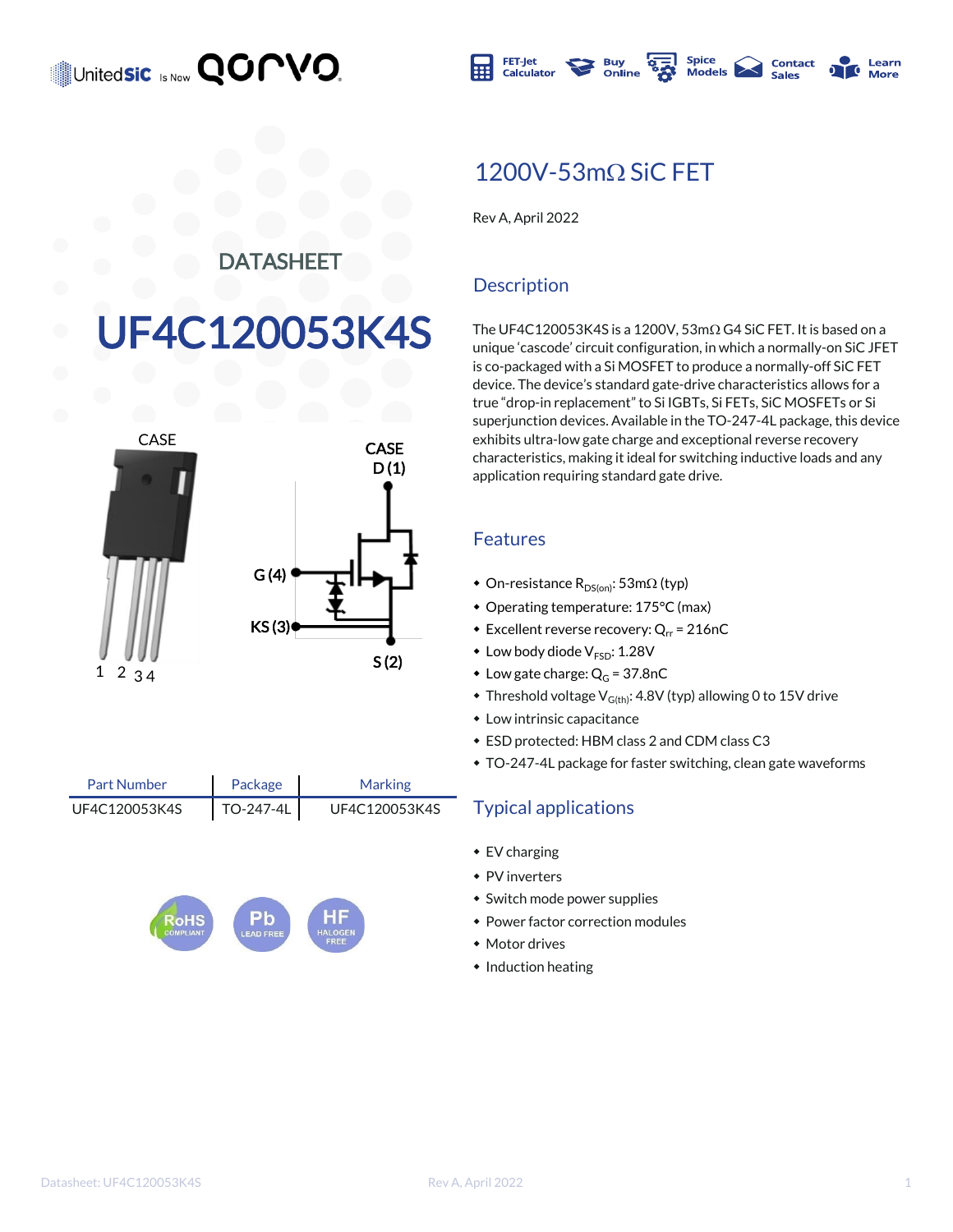



#### Maximum Ratings

| Parameter                                                            | Symbol                                 | <b>Test Conditions</b> | Value          | <b>Units</b> |
|----------------------------------------------------------------------|----------------------------------------|------------------------|----------------|--------------|
| Drain-source voltage                                                 | $V_{DS}$                               |                        | 1200           | $\vee$       |
| Gate-source voltage                                                  |                                        | DC.                    | $-20$ to $+20$ | $\vee$       |
|                                                                      | $V_{GS}$                               | AC (f > 1Hz)           | $-25$ to $+25$ | $\vee$       |
| Continuous drain current <sup>1</sup>                                |                                        | $T_c = 25$ °C          | 34             | A            |
|                                                                      | $I_{\text{D}}$                         | $T_c = 100^{\circ}C$   | 25             | A            |
| Pulsed drain current <sup>2</sup>                                    | I <sub>DM</sub>                        | $T_c = 25^{\circ}C$    | 100            | A            |
| Single pulsed avalanche energy <sup>3</sup>                          | $E_{AS}$                               | L=15mH, $I_{AS}$ =2.7A | 54.6           | mJ           |
| SiC FET dv/dt ruggedness                                             | dv/dt                                  | $V_{DS}$ $\leq$ 800V   | 150            | V/ns         |
| Power dissipation                                                    | $P_{\text{tot}}$                       | $T_c = 25^{\circ}C$    | 263            | W            |
| Maximum junction temperature                                         | $\mathsf{T}_{\mathsf{J},\mathsf{max}}$ |                        | 175            | $^{\circ}$ C |
| Operating and storage temperature                                    | $T_{J}$ , $T_{STG}$                    |                        | $-55$ to 175   | °C           |
| Max. lead temperature for soldering,<br>1/8" from case for 5 seconds | $T_{L}$                                |                        | 250            | $^{\circ}$ C |

1. Limited by  $T_{J,max}$ 

2. Pulse width  $\mathsf{t}_\mathsf{p}$  limited by  $\mathsf{T}_{\mathsf{J},\mathsf{max}}$ 

3. Starting  $T_J$  = 25°C

#### Thermal Characteristics

| <b>Parameter</b>                     | Symbol                         | <b>Test Conditions</b> | Value |             |      | Units |
|--------------------------------------|--------------------------------|------------------------|-------|-------------|------|-------|
|                                      |                                |                        | Min   | $\tau_{VD}$ | Max  |       |
| Thermal resistance, junction-to-case | $\mathsf{R}_{\theta\text{JC}}$ |                        |       | 0.44        | 0.57 | °C/W  |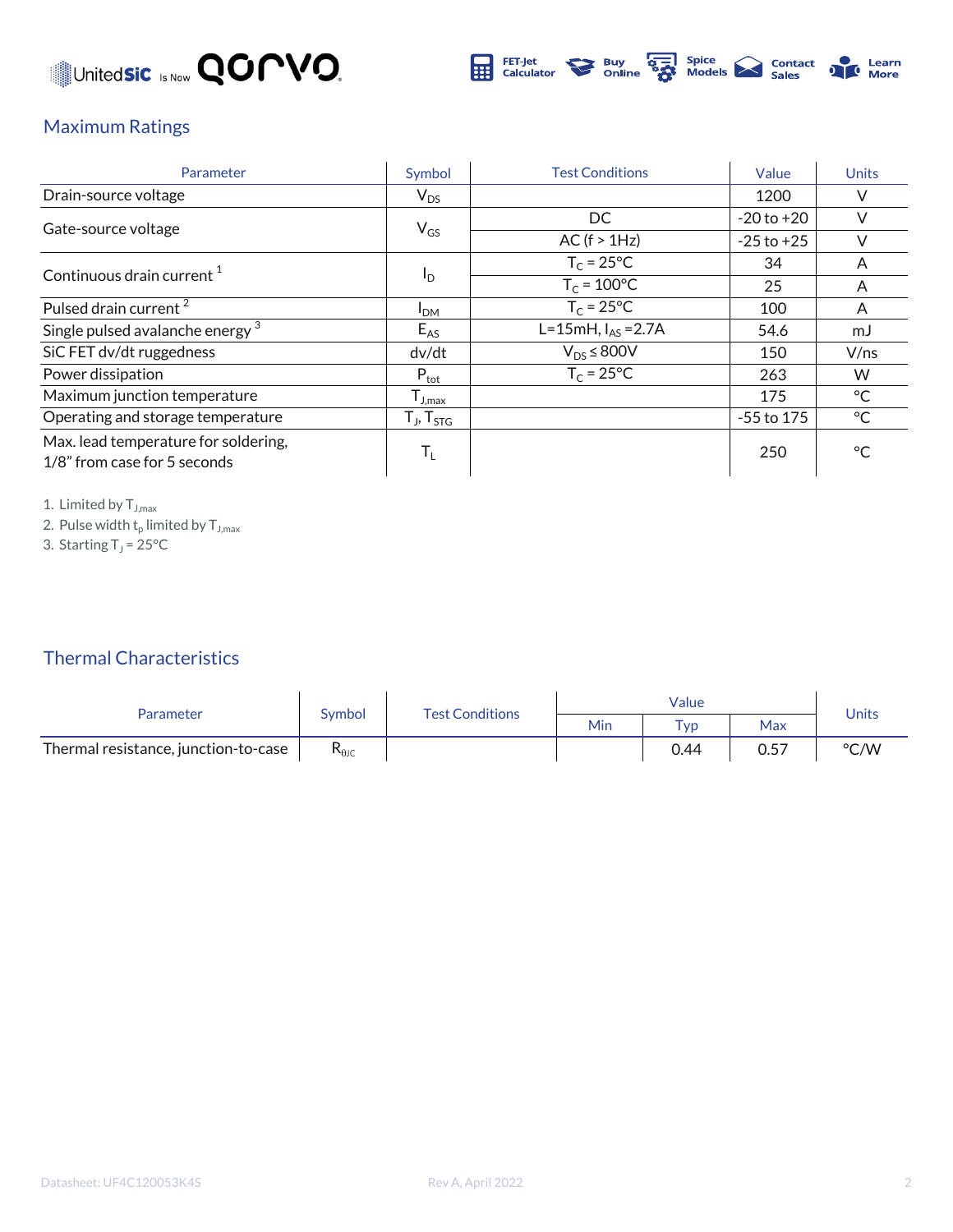Unitedsic Is Now **QOMVO**.



#### Electrical Characteristics ( $T_J$  = +25°C unless otherwise specified)

#### Typical Performance - Static

| Parameter                      | Symbol                                 | <b>Test Conditions</b>                                          |                |     |            |           |
|--------------------------------|----------------------------------------|-----------------------------------------------------------------|----------------|-----|------------|-----------|
|                                |                                        |                                                                 | <b>Min</b>     | Typ | <b>Max</b> | Units     |
| Drain-source breakdown voltage | BV <sub>DS</sub>                       | $V_{GS}$ =0V, $I_D$ =1mA                                        | 1200           |     |            | $\vee$    |
| Total drain leakage current    | $I_{DSS}$                              | $V_{DS} = 1200V,$<br>$V_{GS}$ =0V, T <sub>1</sub> =25°C         |                | 0.2 | 50         | μA        |
|                                |                                        | $V_{DS} = 1200V,$<br>$V_{GS} = 0V$ , T <sub>1</sub> =175°C      |                | 15  |            |           |
| Total gate leakage current     | $I_{GSS}$                              | $V_{DS} = 0V$ , T <sub>1</sub> =25°C,<br>$V_{GS} = -20V / +20V$ |                | 6   | 20         | μA        |
| Drain-source on-resistance     | $R_{DS(on)}$                           | $V_{GS} = 12V$ , $I_{D} = 20A$ ,<br>$T_1 = 25^{\circ}C$         |                | 53  | 67         | $m\Omega$ |
|                                |                                        | $V_{GS} = 12V$ , $I_D = 20A$ ,<br>$T_i = 125$ °C                |                | 112 |            |           |
|                                |                                        | $V_{GS} = 12V$ , $I_D = 20A$ ,<br>$T_i = 175$ °C                |                | 159 |            |           |
| Gate threshold voltage         | $\mathsf{V}_{\mathsf{G}(\mathsf{th})}$ | $V_{DS} = 5V$ , $I_D = 10mA$                                    | $\overline{4}$ | 4.8 | 6          | $\vee$    |
| Gate resistance                | $R_G$                                  | f=1MHz, open drain                                              |                | 4.5 |            | $\Omega$  |

#### Typical Performance - Reverse Diode

| Parameter                                     | Symbol                    | <b>Test Conditions</b>                                                           |            | <b>Units</b> |            |        |
|-----------------------------------------------|---------------------------|----------------------------------------------------------------------------------|------------|--------------|------------|--------|
|                                               |                           |                                                                                  | <b>Min</b> | Typ          | <b>Max</b> |        |
| Diode continuous forward current <sup>1</sup> | $\mathsf{I}_{\mathsf{S}}$ | $T_c = 25^{\circ}C$                                                              |            |              | 34         | A      |
| Diode pulse current <sup>2</sup>              | I <sub>S,pulse</sub>      | $T_c = 25^{\circ}C$                                                              |            |              | 100        | A      |
| Forward voltage                               | V <sub>FSD</sub>          | $V_{GS} = 0V$ , $I_F = 10A$ ,<br>$T_i = 25^{\circ}C$                             |            | 1.28         | 1.65       | $\vee$ |
|                                               |                           | $V_{GS}$ =0V, $I_F$ =10A,<br>$T_i = 175^{\circ}C$                                |            | 1.96         |            |        |
| Reverse recovery charge                       | $Q_{rr}$                  | $V_R = 800V$ , $I_S = 25A$ ,<br>$V_{GS}$ =0V, R <sub>G</sub> =20 $\Omega$        |            | 216          |            | nC     |
| Reverse recovery time                         | $t_{rr}$                  | $di/dt = 2400A/\mu s$ ,<br>$T_1 = 25^{\circ}C$                                   |            | 20           |            | ns     |
| Reverse recovery charge                       | $Q_{rr}$                  | $V_R = 800V$ , I <sub>s</sub> =25A,<br>$V_{GS}$ =0V, R <sub>G</sub> =20 $\Omega$ |            | 259          |            | nC     |
| Reverse recovery time                         | $t_{rr}$                  | $di/dt = 2400A/\mu s$ ,<br>$T_i = 150^{\circ}C$                                  |            | 22           |            | ns     |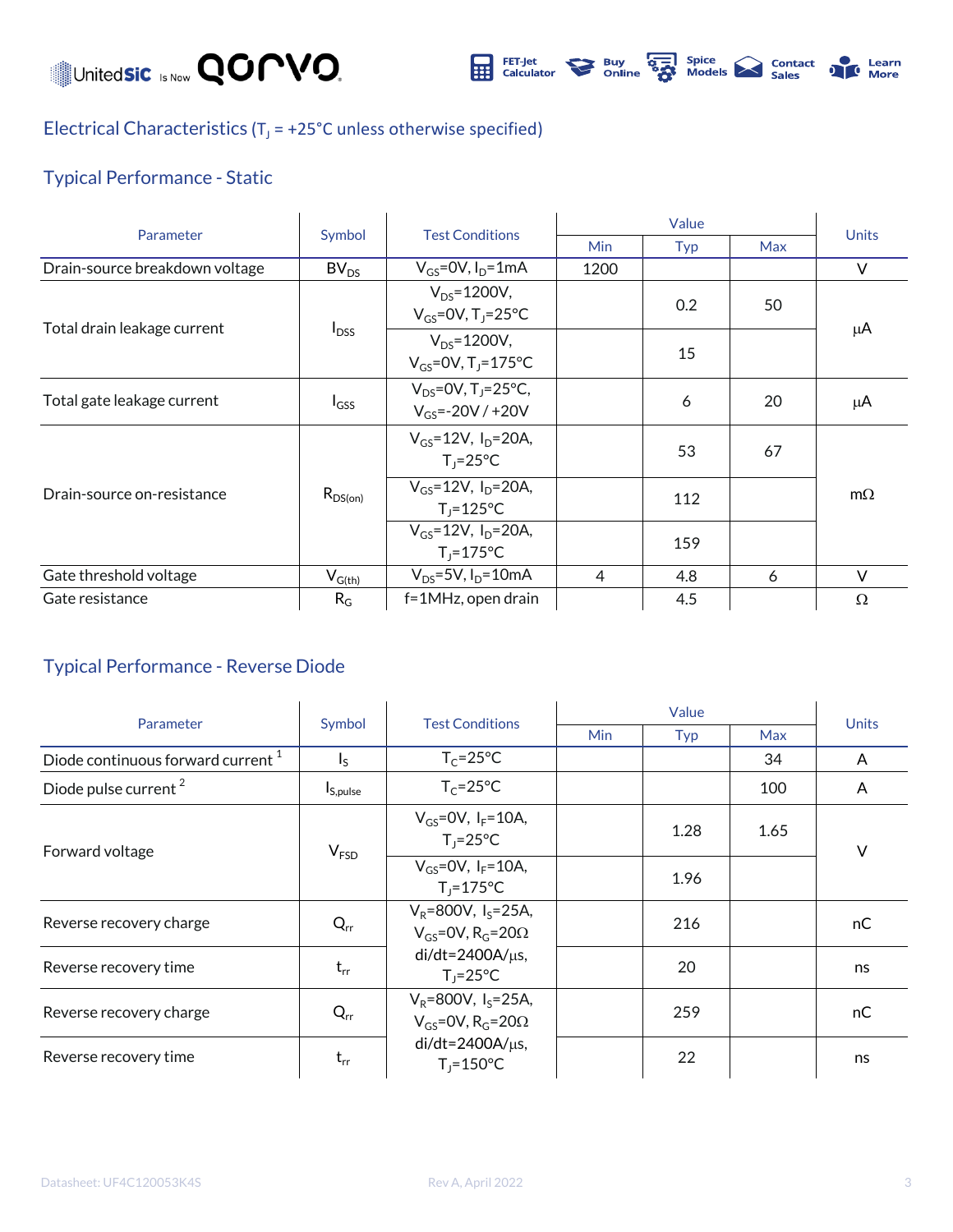



#### Typical Performance - Dynamic

| Parameter                                       | Symbol                                          |                                                                  | Value |      |     | <b>Units</b> |
|-------------------------------------------------|-------------------------------------------------|------------------------------------------------------------------|-------|------|-----|--------------|
|                                                 |                                                 | <b>Test Conditions</b>                                           | Min   | Typ  | Max |              |
| Input capacitance                               | $C_{\text{iss}}$                                | $V_{DS}$ =800V, $V_{GS}$ =0V<br>$f = 100k$ Hz                    |       | 1370 |     |              |
| Output capacitance                              | $C_{\text{o$                                    |                                                                  |       | 43.5 |     | pF           |
| Reverse transfer capacitance                    | $C_{\text{rss}}$                                |                                                                  |       | 2.2  |     |              |
| Effective output capacitance, energy<br>related | $C_{\text{oss(er)}}$                            | $V_{DS}$ =0V to 800V,<br>$V_{GS} = 0V$                           |       | 54   |     | pF           |
| Effective output capacitance, time<br>related   | $C_{\text{oss(tr)}}$                            | $V_{DS}$ =0V to 800V,<br>$V_{GS} = 0V$                           |       | 100  |     | pF           |
| $Coss$ stored energy                            | $E_{\rm oss}$                                   | $V_{DS}$ =800V, $V_{GS}$ =0V                                     |       | 17.3 |     | $\mu$ J      |
| Total gate charge                               | $Q_G$                                           | $V_{DS} = 800V$ , $I_D = 25A$ ,                                  |       | 37.8 |     | nC           |
| Gate-drain charge                               | $\mathsf{Q}_{\mathsf{G}\underline{\mathsf{D}}}$ | $V_{GS}$ = 0V to 15V                                             |       | 9.5  |     |              |
| Gate-source charge                              | $Q_{GS}$                                        |                                                                  |       | 10   |     |              |
| Turn-on delay time                              | $t_{d(on)}$                                     |                                                                  |       | 10   |     |              |
| Rise time                                       | $t_r$                                           | Note 4,<br>$V_{DS}$ =800V, I <sub>D</sub> =25A, Gate             |       | 23   |     | ns           |
| Turn-off delay time                             | $t_{d(\text{off})}$                             | Driver = 0V to +15V,                                             |       | 79   |     |              |
| Fall time                                       | $t_f$                                           | $R_{G ON} = 1\Omega$ , $R_{G OFF} = 20\Omega$<br>Inductive Load, |       | 12   |     |              |
| Turn-on energy                                  | $E_{ON}$                                        | FWD: same device with                                            |       | 418  |     |              |
| Turn-off energy                                 | $E_{OFF}$                                       | $V_{GS}$ = 0V, R <sub>G</sub> = 20 $\Omega$ ,                    |       | 67   |     | μJ           |
| Total switching energy                          | <b>E</b> TOTAL                                  | $T_J = 25^{\circ}C$                                              |       | 485  |     |              |
| Turn-on delay time                              | $t_{d(on)}$                                     |                                                                  |       | 11   |     |              |
| Rise time                                       | $t_r$                                           | Note 4.<br>$V_{DS}$ =800V, I <sub>D</sub> =25A, Gate             |       | 26   |     |              |
| Turn-off delay time                             | $t_{d(\text{off})}$                             | Driver = $0V$ to $+15V$ .                                        |       | 83   |     | ns           |
| Fall time                                       | $t_f$                                           | $R_{G ON} = 1\Omega$ , $R_{G OFF} = 20\Omega$<br>Inductive Load, |       | 14   |     |              |
| Turn-on energy                                  | $E_{ON}$                                        | FWD: same device with                                            |       | 518  |     |              |
| Turn-off energy                                 | $E_{\text{OFF}}$                                | $V_{GS}$ = 0V, R <sub>G</sub> = 20 $\Omega$ ,                    |       | 125  |     | $\mu$ J      |
| Total switching energy                          | $E_{\text{TOTAL}}$                              | $T_i = 150^{\circ}C$                                             |       | 643  |     |              |

4. Measured with the switching test circuit in Figure 22.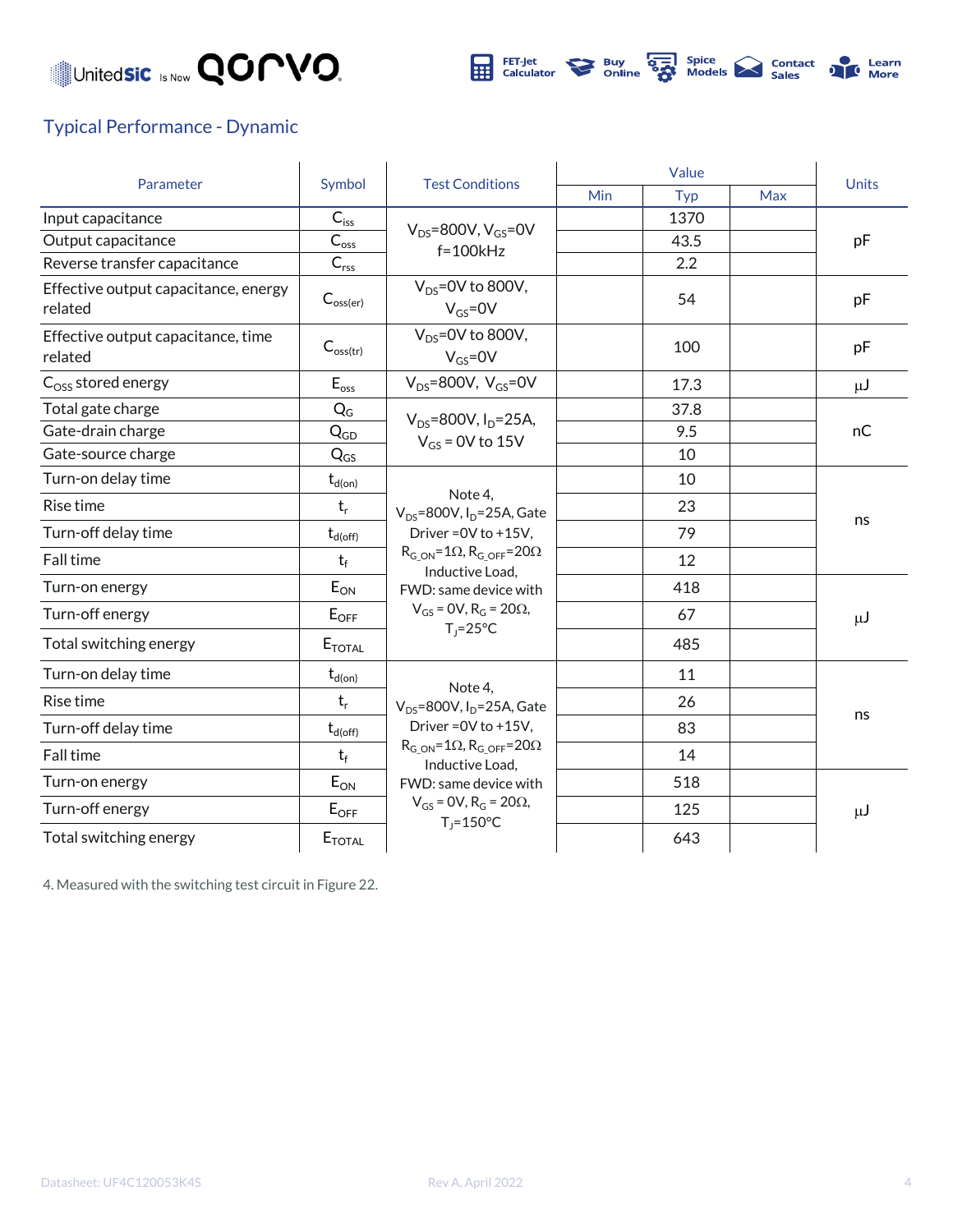



#### Typical Performance - Dynamic (continued)

| Parameter                                    |                          | <b>Test Conditions</b>                                                                                                                                     | Value |     |     | <b>Units</b> |
|----------------------------------------------|--------------------------|------------------------------------------------------------------------------------------------------------------------------------------------------------|-------|-----|-----|--------------|
|                                              | Symbol                   |                                                                                                                                                            | Min   | Typ | Max |              |
| Turn-on delay time                           | $\mathsf{t}_{\sf d(on)}$ |                                                                                                                                                            |       | 36  |     |              |
| Rise time                                    | $t_{r}$                  | Note 5 and 6,                                                                                                                                              |       | 24  |     |              |
| Turn-off delay time                          | $t_{d(\text{off})}$      | $V_{DS}$ =800V, I <sub>D</sub> =25A, Gate<br>Driver = $0V$ to $+15V$ .                                                                                     |       | 54  |     | ns           |
| Fall time                                    | $t_f$                    | $R_G = 1\Omega$ , inductive Load,                                                                                                                          |       | 15  |     |              |
| Turn-on energy including $R_S$ energy        | $E_{ON}$                 | FWD: same device with                                                                                                                                      |       | 406 |     |              |
| Turn-off energy including $R_s$ energy       | $E_{\text{OFF}}$         | $V_{GS}$ = 0V and R <sub>G</sub> = 1 $\Omega$ , RC<br>snubber: $R_{S1} = 5\Omega$ and                                                                      |       | 61  |     |              |
| Total switching energy                       | $E_{\text{TOTAL}}$       | $C_{S1} = 95pF,$                                                                                                                                           |       | 467 |     | μJ           |
| Snubber R <sub>s</sub> energy during turn-on | $E_{RS\_ON}$             | $T_1 = 25^{\circ}C$                                                                                                                                        |       | 7   |     |              |
| Snubber $R_s$ energy during turn-off         | $E_{RS\_OFF}$            |                                                                                                                                                            |       | 7   |     |              |
| Turn-on delay time                           | $t_{d(on)}$              |                                                                                                                                                            |       | 39  |     |              |
| Rise time                                    | $t_{r}$                  | Note 5 adn 6,                                                                                                                                              |       | 27  |     | ns           |
| Turn-off delay time                          | $t_{d(off)}$             | $V_{DS}$ =800V, I <sub>D</sub> =25A, Gate                                                                                                                  |       | 55  |     |              |
| Fall time                                    | $t_f$                    | Driver = 0V to +15V,<br>$R_G = 1\Omega$ , inductive Load,                                                                                                  |       | 15  |     |              |
| Turn-on energy including $R_s$ energy        | $E_{ON}$                 | FWD: same device with<br>$V_{GS}$ = 0V and R <sub>G</sub> = 1 $\Omega$ , RC<br>snubber: $R_{S1} = 5\Omega$ and<br>$C_{S1} = 95pF,$<br>$T_i = 150^{\circ}C$ |       | 489 |     |              |
| Turn-off energy including $R_s$ energy       | $E_{\text{OFF}}$         |                                                                                                                                                            |       | 83  |     |              |
| Total switching energy                       | $E_{\text{TOTAL}}$       |                                                                                                                                                            |       | 572 |     | μJ           |
| Snubber $R_s$ energy during turn-on          | $E_{RS\_ON}$             |                                                                                                                                                            |       | 6   |     |              |
| Snubber RS energy during turn-off            | $E_{RS\_OFF}$            |                                                                                                                                                            |       | 7   |     |              |

5. Measured with the switching test circuit in Figure 23.

6. In this datasheet, all the switching energies (turn-on energy, turn-off energy and total energy) presented in the tables and Figures include the device RC snubber energy losses.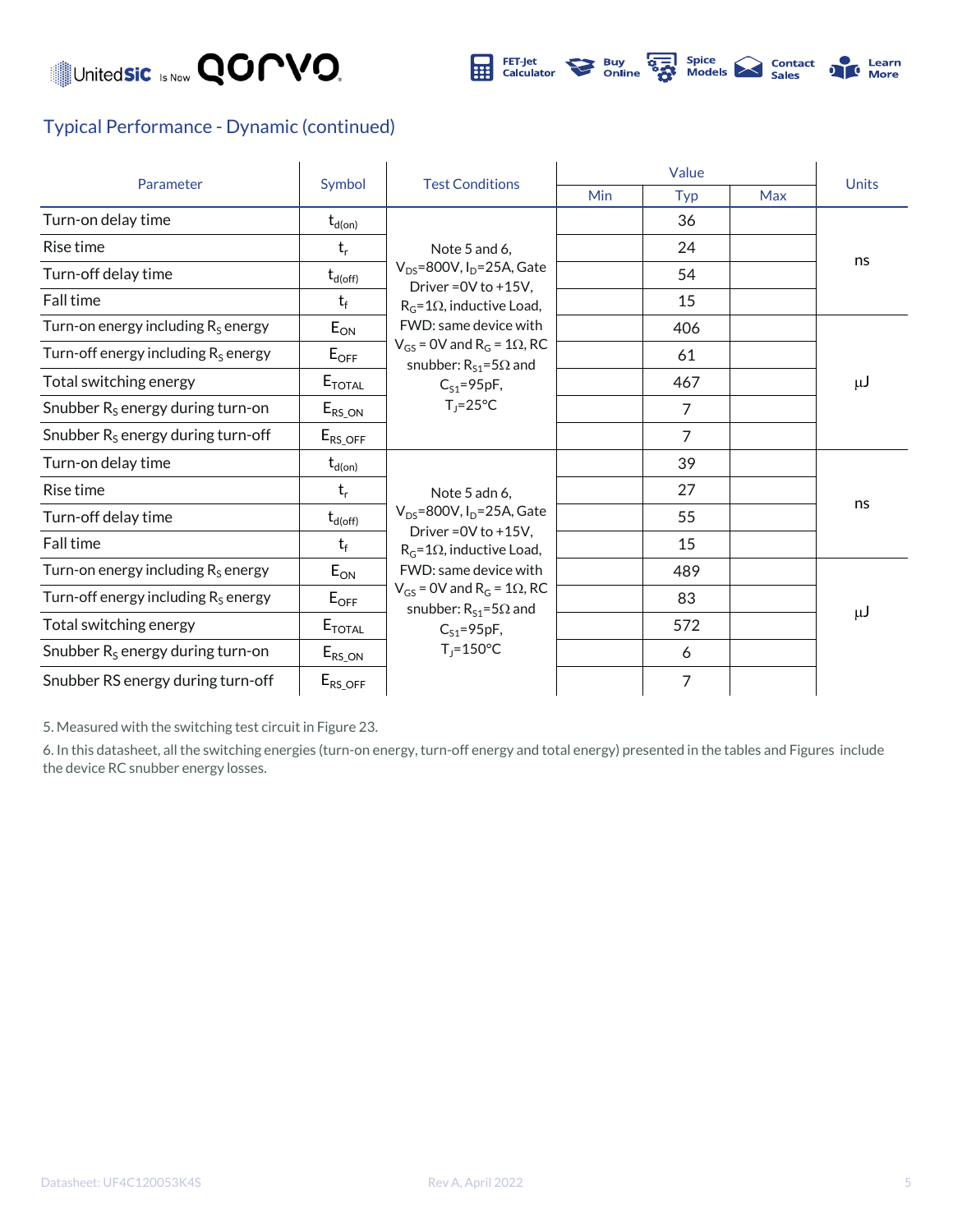United**sic** Is Now **QOMVO.** 



#### Typical Performance Diagrams



Figure 1. Typical output characteristics at  $T_J$  = - 55°C,  $tp < 250 \mu s$ 



Figure 2. Typical output characteristics at  $T_J$  = 25°C, tp  $< 250<sub>µs</sub>$ 



Figure 3. Typical output characteristics at  $T_J$  = 175°C,  $tp < 250 \mu s$ 



Figure 4. Normalized on-resistance vs. temperature at  $V_{GS}$  = 12V and  $I_D$  = 25A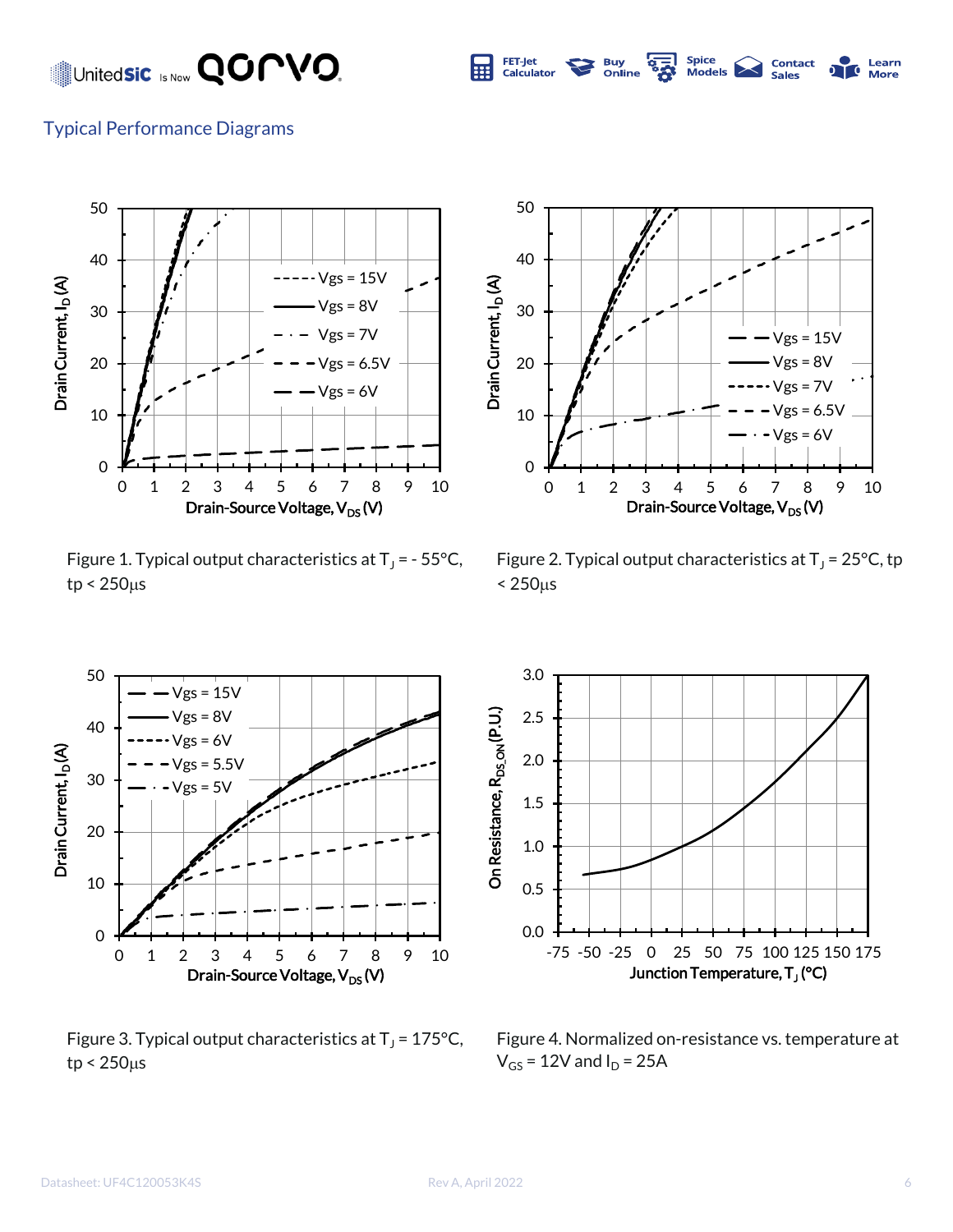

Figure 5. Typical drain-source on-resistances at  $V_{GS}$  = 12V



Figure 7. Threshold voltage vs. junction temperature at  $V_{DS}$  = 5V and  $I_D$  = 10mA



Spice<br>Models

**Contact**<br>Sales

**Learn**<br>More

70

**E** 

**Buy**<br>Online

FET-Jet<br>Calculator

屈

Figure 6. Typical transfer characteristics at  $V_{DS}$  = 5V



Figure 8. Typical gate charge at  $V_{DS}$  = 800V and  $I_D$  = 25A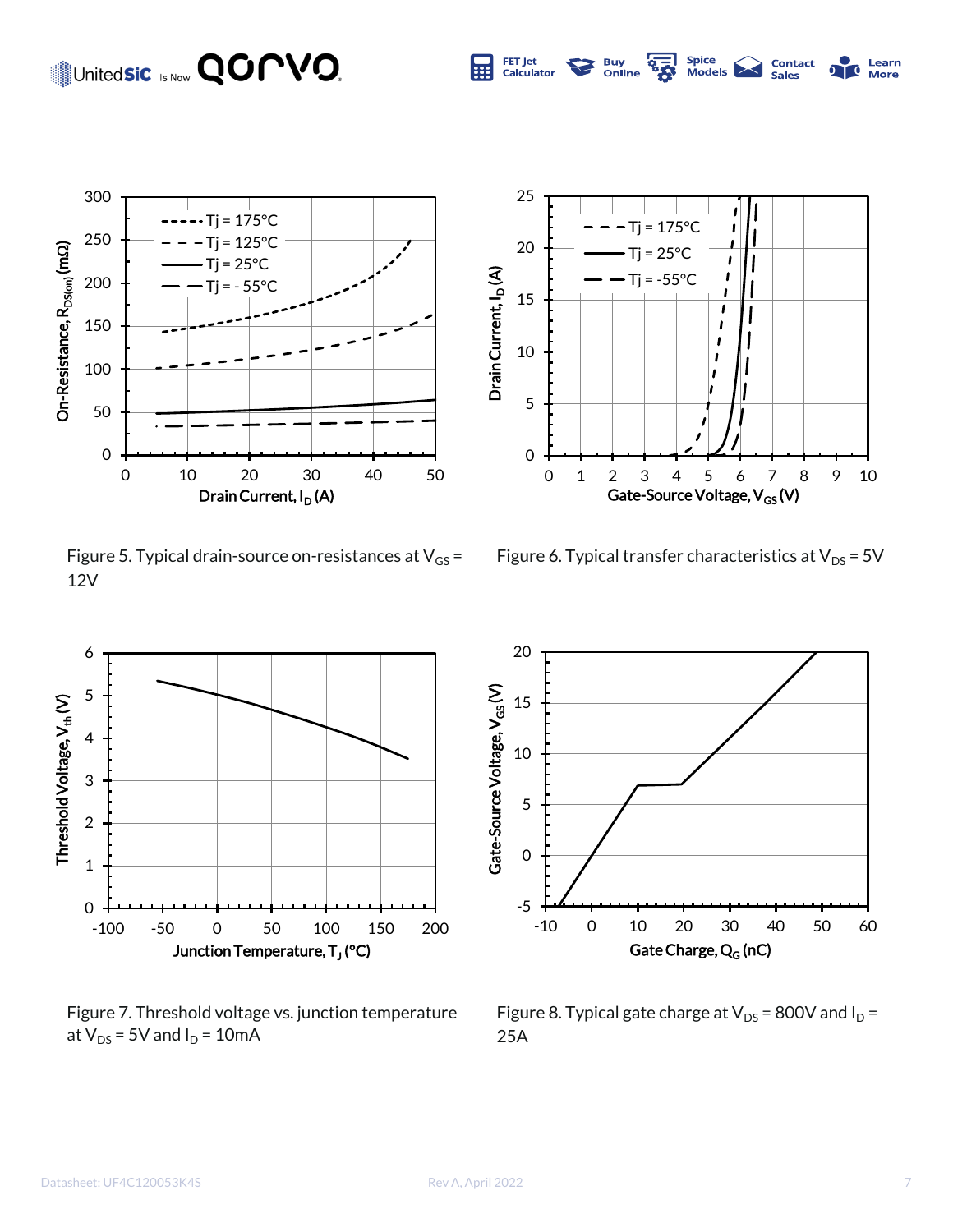## Unitedsic Is Now **QOPVO.**





Spice<br>Models

**Contact**<br>Sales

Learn<br>More

70

**Buy**<br>Online

**189** 

FET-Jet<br>Calculator

囲

Figure 9. 3rd quadrant characteristics at  $T_J$  = -55°C

Figure 10. 3rd quadrant characteristics at  $T_J$  = 25°C



Figure 11. 3rd quadrant characteristics at  $T_1$  = 175°C



Figure 12. Typical stored energy in  $C_{\text{OSS}}$  at  $V_{\text{GS}}$  = 0V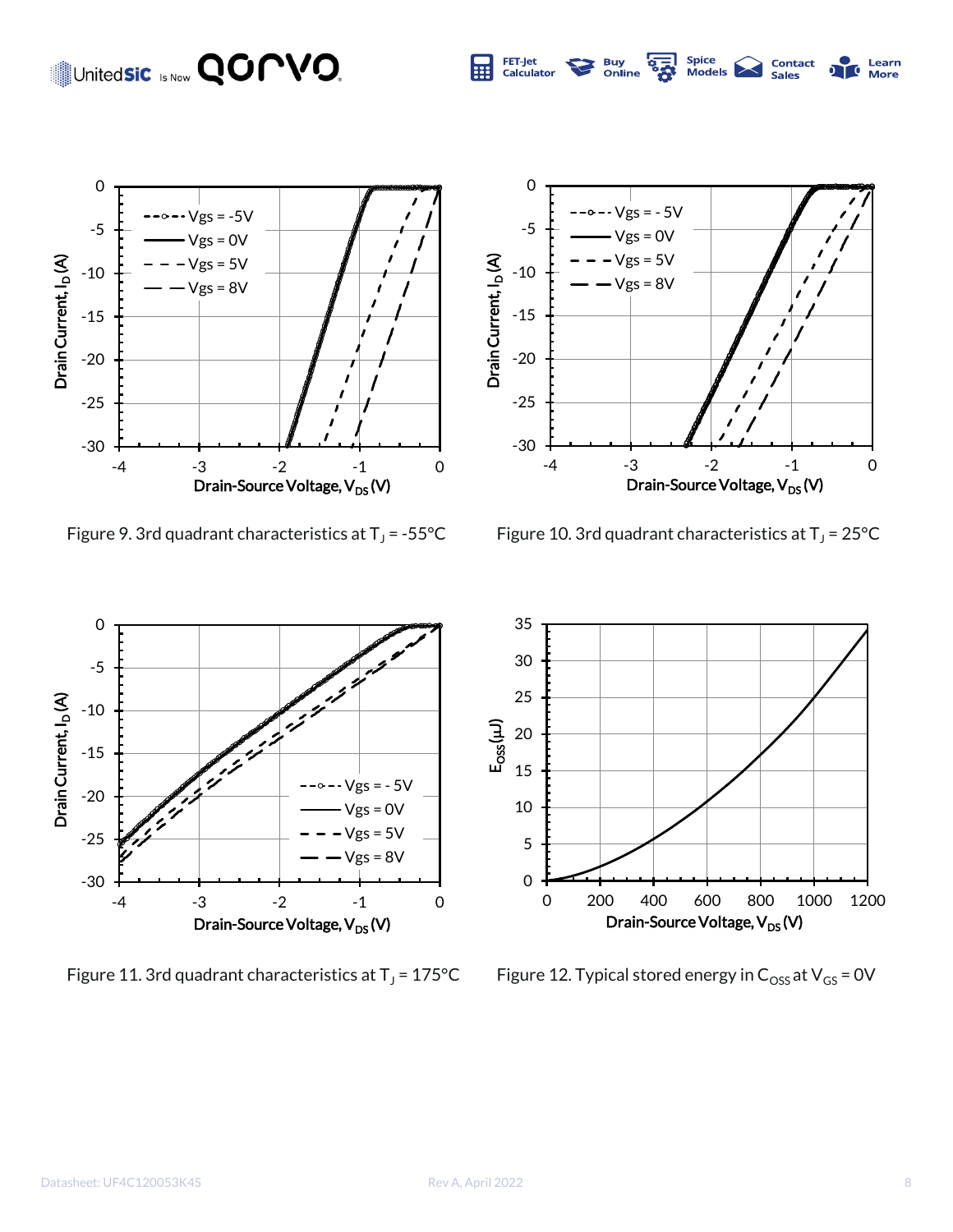### United**sic** Is Now **QOMVO.**



Figure 13. Typical capacitances at  $f = 100$ kHz and  $V_{GS}$  $= 0V$ 



-75 -50 -25 0 25 50 75 100 125 150 175

Spice<br>Models

**Contact**<br>Sales

Learn

**More** 

**Buy**<br>Online

<u>ून</u>

Case Temperature, T<sub>C</sub> (°C)

0

5 10

15

20

DC Drain Current, I<sub>D</sub> (A)

DC Drain Current, I<sub>D</sub>(A)

25 30

35 40

FET-Jet

Calculator

屈





Figure 15. Total power dissipation Figure 16. Maximum transient thermal impedance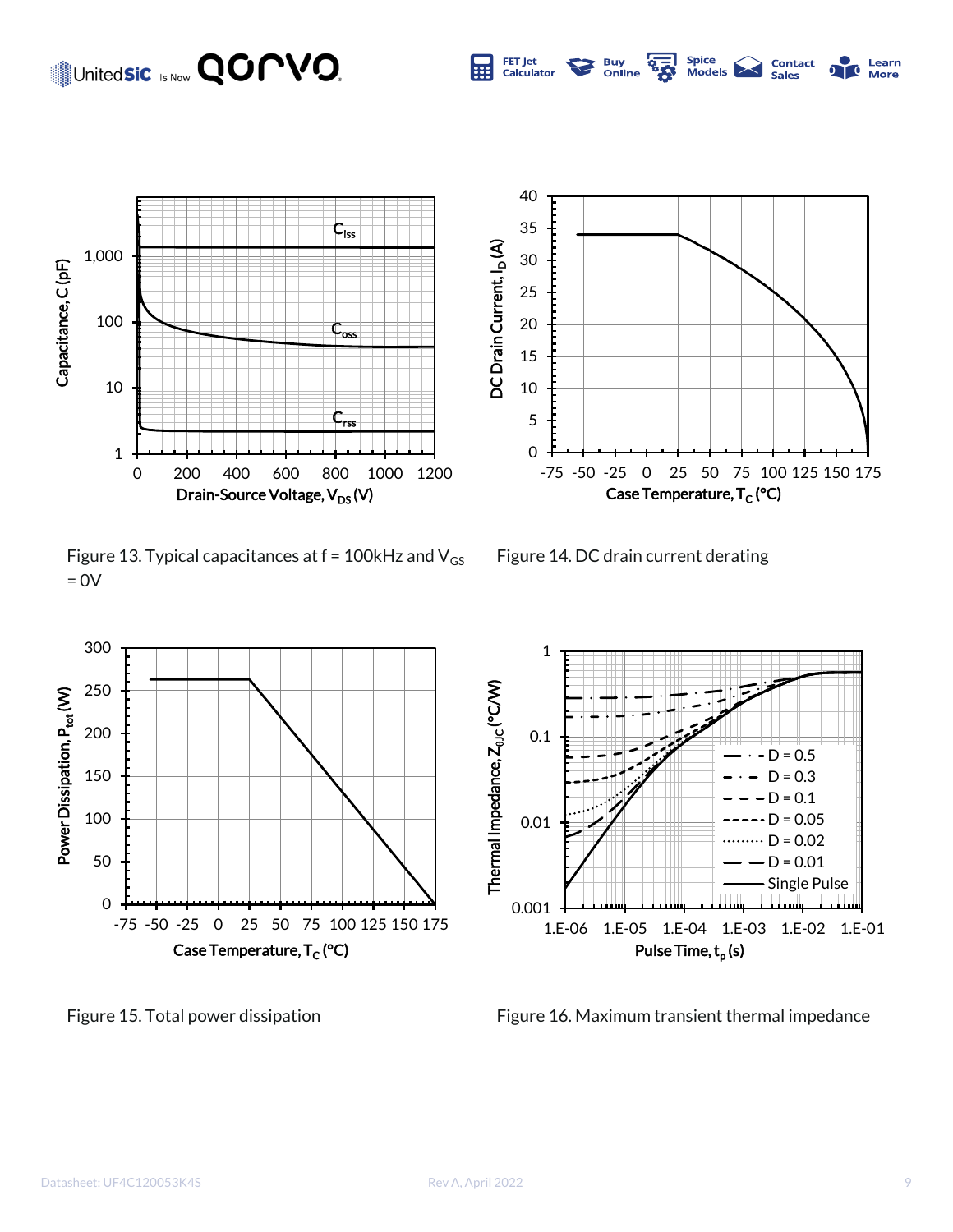### United**sic** Is Now **QOMVO**.



Figure 17. Safe operation area at  $T_c = 25^{\circ}C$ , D = 0, Parameter  $t_p$ 



Figure 19. Clamped inductive switching energy vs. drain current at  $V_{DS}$  =800V and T<sub>J</sub> = 25°C



**S2** 

**Buy<br>Online** 

**Spice** 

Models

FET-Jet

Calculator

屈

Contact

Sales

Learn

**More** 

 $\overline{\mathbf{c}}$ 

Figure 18. Reverse recovery charge Qrr vs. junction temperature at  $V_{DS}$  = 800V



Figure 20. Clamped inductive switching energies vs.  $R_{G,EXT}$  at  $V_{DS}$  = 800V,  $I_D$  =25A, and T<sub>J</sub> = 25°C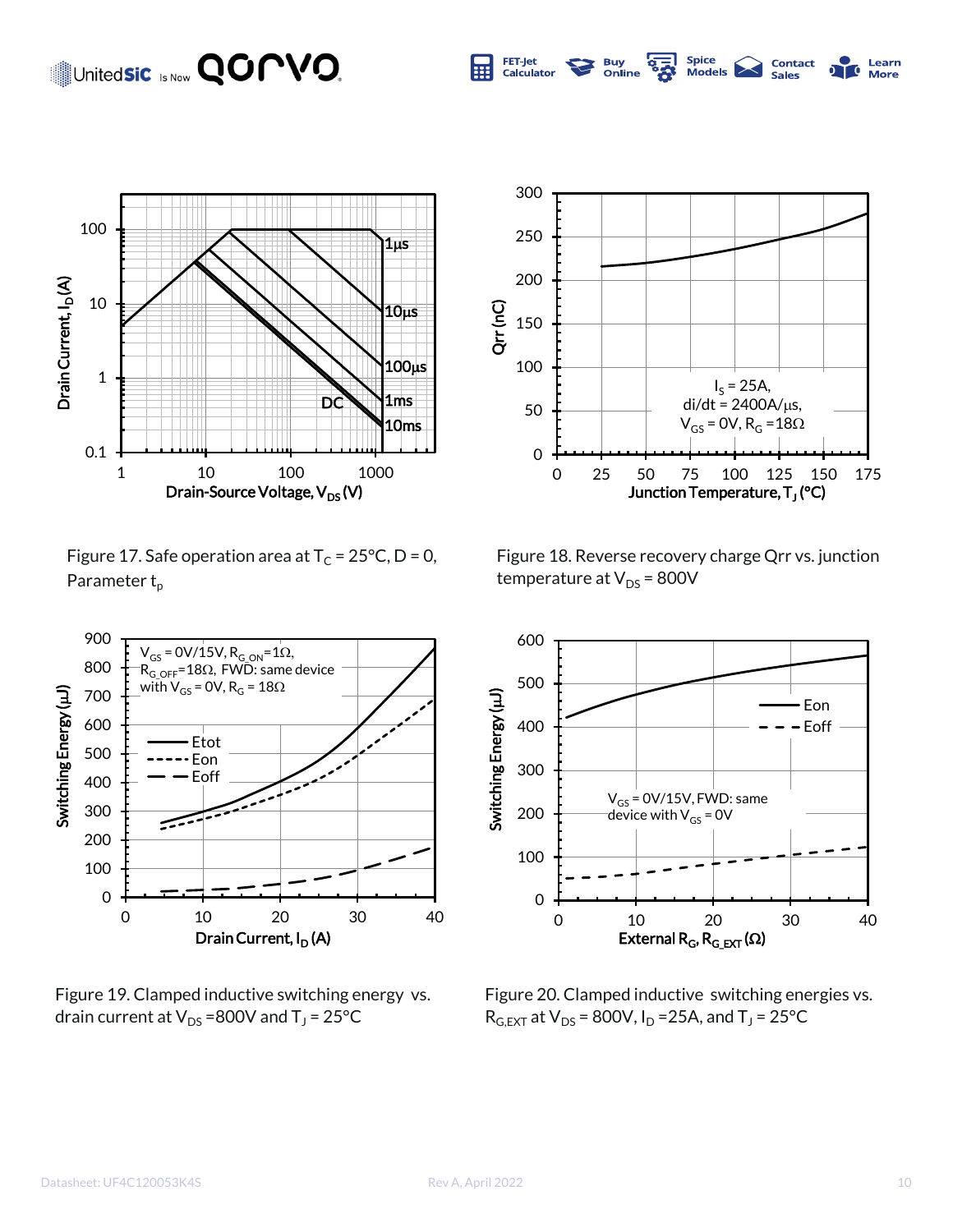#### United**sic** Is Now **QOMVO**. FET-Jet **SA Spice Buy<br>Online Contact**<br>Sales Learn 屈 Models **Not** T. Calculator **More**



Figure 21. Clamped inductive switching energy vs. junction temperature at  $V_{DS}$  =800V and  $I_D$  =25A



Figure 22. Schematic of the half-bridge mode switching test circuit. A bus RC snubber ( $R_S = 2.5\Omega$ ,  $C_S = 100$ nF) is used to reduce the power loop high frequency oscillations.



Figure 23. Schematic of the half-bridge mode switching test circuit with device RC snubbers ( $R_{s1}$  = 5 $\Omega$ , C<sub>s1</sub> = 95pF) and a bus RC snubber ( $R_S = 2.5\Omega$ , C<sub>S</sub>=100nF).